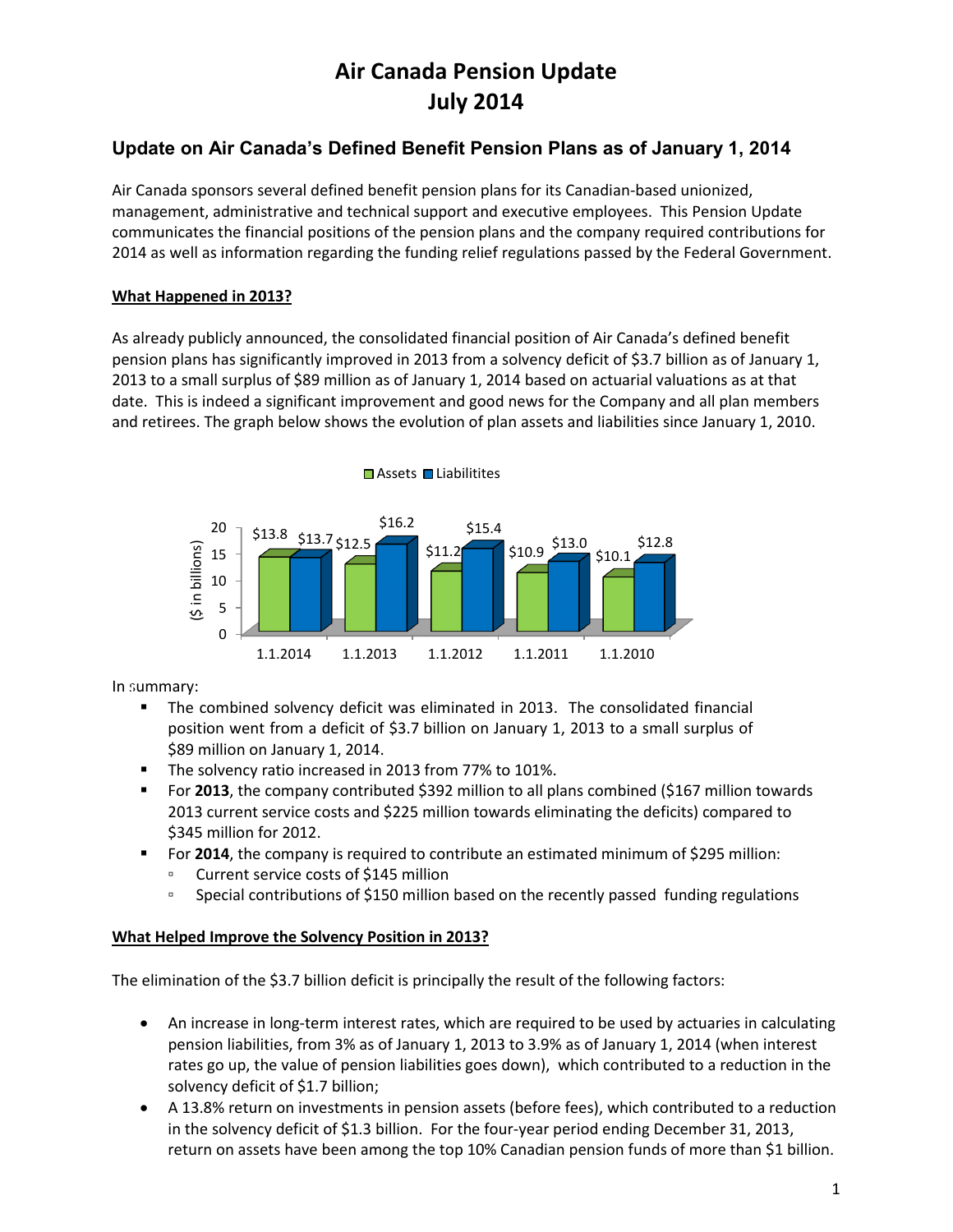- The implementation of changes to pension benefits for active members effective January 1, 2014, which contributed to a reduction in the solvency deficit of \$940 million; and,
- A \$225-million contribution in respect of the solvency deficit made by Air Canada in 2013.

#### **What May Cause the Plans' Financial Positions to Vary So Much?**

Seeing the above results, one can see that pension plans are affected not only by investment returns but also by long-term interest rates. A decrease in plan assets or a decrease in long-term interest rates increases solvency deficit. The table below illustrates the sensitivity of solvency deficits to returns on plan assets and decreases in long-term interest rates:

| Factor                             | Scenario                    | Impact on Solvency           |
|------------------------------------|-----------------------------|------------------------------|
|                                    |                             | <b>Deficit</b>               |
| Return on equities and alternative | $\blacktriangledown$ of 10% | $\triangle$ of \$740 million |
| investments                        | (versus expected returns)   |                              |
| Long-term interest rates           | $\blacktriangledown$ of 1%  | $\triangle$ of \$620 million |

For example, if long-term interest rates were to drop by 1% and return on equities and alternative investments were 10% lower than expected, the deficit would increase by approximately \$1.4 billion (= \$740 million + \$620 million). It should be noted that the opposite scenario also holds true, that is, a 1% increase in long-term interest rates and a return on equities and alternative investments 10% higher than expected, would reduce the solvency deficit or increase solvency surplus by a similar amount.

Since 2009, Air Canada has been implementing a new investment strategy in an effort to reduce the financial risks associated with its defined benefit pension plans. At a high level, this strategy consists of managing closely the "funded status" risk (the difference between pension assets and pension liabilities). In other words, Air Canada is seeking to implement investment strategies that aim to mitigate the risks that assets of the plans will deviate from the value of pension liabilities. The pension plan assets are currently invested to protect the plans against 70% of changes in long-term interest rates (in financial terms, 70% of the interest rate risk is currently hedged). As a comparison, with a more traditional asset portfolio similar to the one in place prior to 2009 (60% equities and 40% bonds), the same unfavorable scenario mentioned above would have resulted in a \$2.1 billion increase in solvency deficit (as opposed to the increase of \$1.4 billion reported above).

#### **Highlights of the January 1, 2014 Actuarial Valuations**

By June  $30<sup>th</sup>$  of each year, Air Canada must file actuarial valuation reports as at the beginning of that year with the Office of the Superintendent of Financial Institutions (OSFI) and the Canada Revenue Agency (CRA) for all its Canadian defined benefit registered pension plans. These latest reports which were filed in June 2014 show the financial positions of the plans at January 1, 2014 and the company's 2014 required contributions. The results of these valuations, summarized below, are in line with preliminary estimates previously disclosed in the company's financial reports and other company communications.

#### **1) Solvency Basis**

The solvency ratio was determined for each plan. The following table compares this year's financial position with the prior year's deficits. In addition, the table shows the portion of the 2014 past service contribution of \$150 million allocated to each plan in accordance with the 2014 Regulations.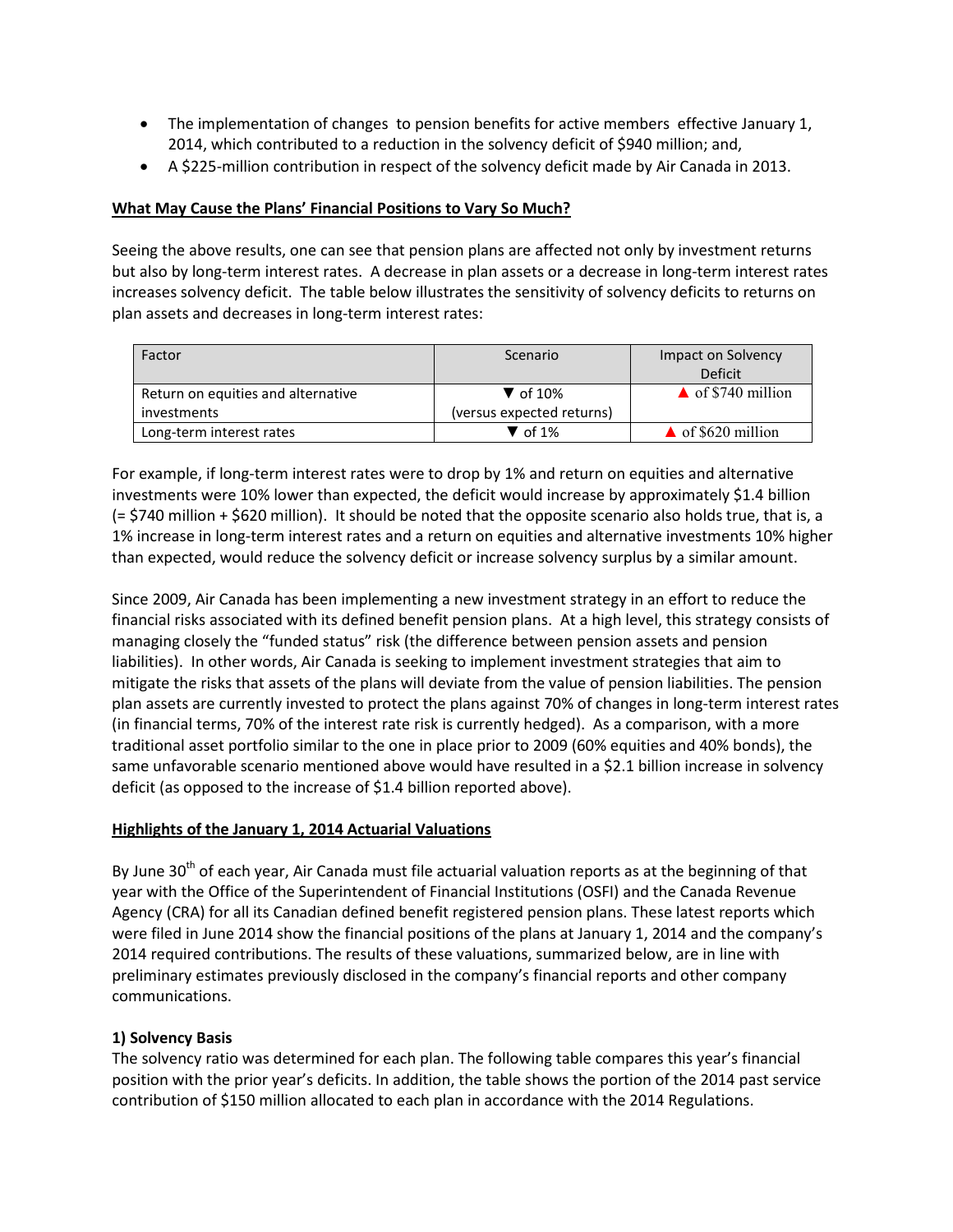|                        |                                                           |                   | <b>At January 1, 2014</b>     |                          | <b>At January 1, 2013</b>     |  |
|------------------------|-----------------------------------------------------------|-------------------|-------------------------------|--------------------------|-------------------------------|--|
| Plan                   | <b>2014 Past</b><br><b>Service</b><br><b>Contribution</b> | Solvency<br>Ratio | Solvency<br>Surplus/(Deficit) | <b>Solvency</b><br>Ratio | Solvency<br>Surplus/(Deficit) |  |
| Main                   | 35.5                                                      | 100%              | 11                            | 76%                      | (1,989)                       |  |
| Pilots                 | 12.3                                                      | 103%              | 78                            | 78%                      | (638)                         |  |
| Executives             | 7.3                                                       | 86%               | (7)                           | 72%                      | (16)                          |  |
| CAIL IAMAW             | 18.8                                                      | 101%              | 6                             | 77%                      | (290)                         |  |
| <b>CAIL CUPE</b>       | 3.8                                                       | 105%              | 40                            | 77%                      | (208)                         |  |
| <b>CAIL CAW</b>        | 3.2                                                       | 99%               | (3)                           | 75%                      | (190)                         |  |
| <b>CAIL CALDA</b>      | 1.5                                                       | 88%               | (3)                           | 72%                      | (7)                           |  |
| <b>CAIL Pilots</b>     | 46.2                                                      | 97%               | (39)                          | 77%                      | (366)                         |  |
| <b>CAIL Management</b> | 21.4                                                      | 102%              | 6                             | 89%                      | (40)                          |  |
| <b>Total</b>           | 150                                                       | 101%              | 89                            | 77%                      | (3,744)                       |  |

(in \$ millions)

A solvency ratio less than 100% means that if a plan were terminated on that date, the assets would not be sufficient to cover the full value of the benefits promised to plan members and a ratio above 100% means the assets would be sufficient to cover the full value of the benefits promised to plan members.

#### **2) Going-Concern Basis**

The plans are also valued on a "going-concern" basis (which assumes Air Canada will continue to operate and maintain its pension plans indefinitely). The consolidated financial position of the plans on a going-concern basis has evolved from a deficit of \$245 million as of January 1, 2013 to a surplus of \$197 million one year later. This is mainly due to Air Canada special contributions of \$225 million and favorable pension asset investment returns in 2013.

In addition, the actuaries have determined that the overall employer current service costs for 2014 will decrease from 11.2% to 9.5% of pensionable earnings largely due to benefit reductions and increase in certain employee groups' contributions effective January 1, 2014.

### **2014 Required Contributions**

#### **2014 Funding Regulations**

The *Air Canada Pension Plan Funding Regulations, 2014* enacted by the Federal Government in December 2013 sets out terms and conditions applicable to the special payments to Air Canada's defined benefit pension plans for the seven-year period from 2014 to 2020. In accordance with the 2014 Regulations, Air Canada will be required to make contributions of at least \$150 million annually with an average of \$200 million per year that the plans are subject to the 2014 Regulations, in addition to its current service contributions.

As requested by the Government of Canada, Air Canada has also agreed to use reasonable efforts, during the negotiations of the next collective agreements with its Canadian-based unions, to seek to include in those collective agreements provisions which would have employees contribute 50% of their pension plan normal costs.